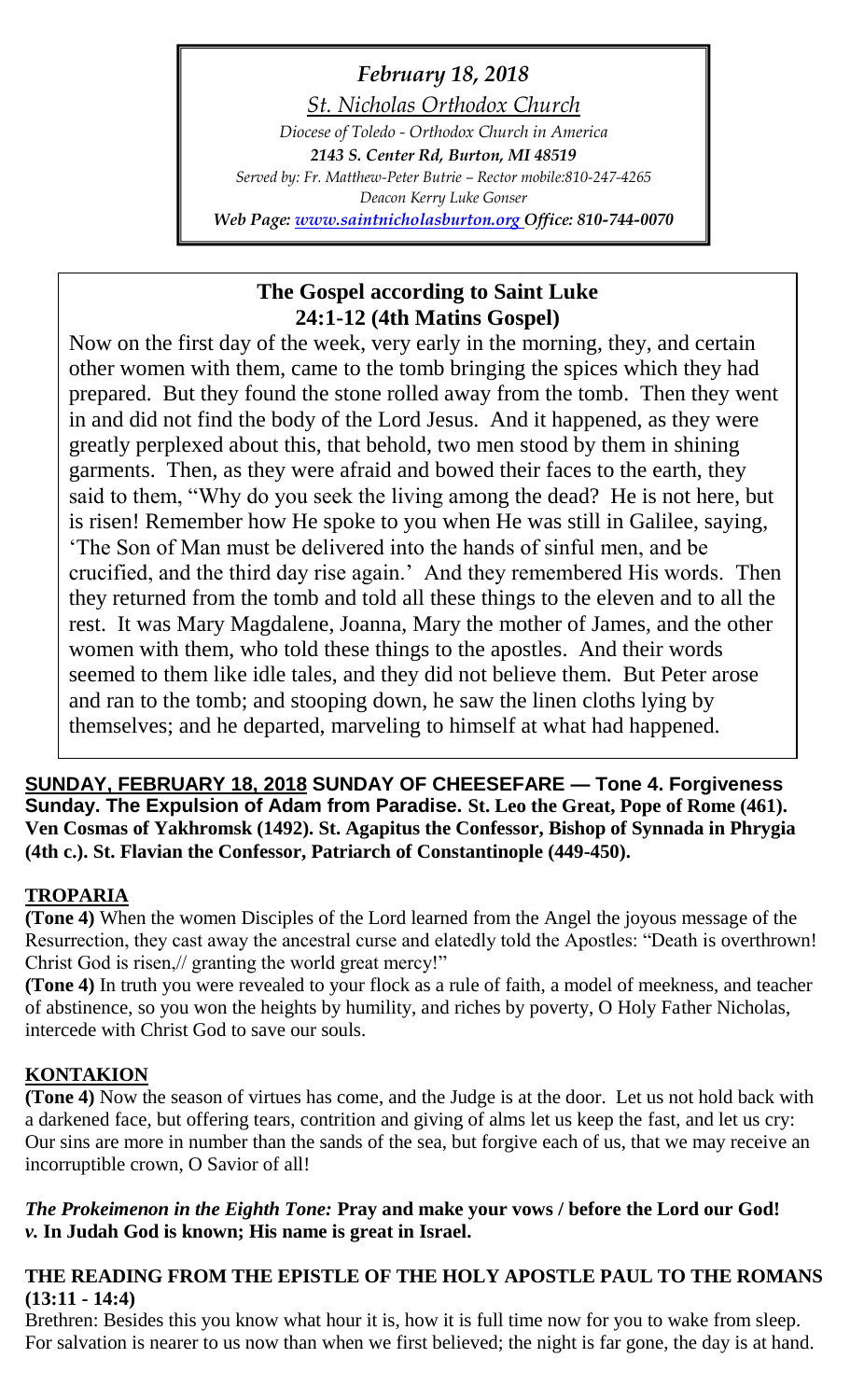Let us then cast off the works of darkness and put on the armor of light; let us conduct ourselves becomingly as in the day, not in reveling and drunkenness, not in debauchery and licentiousness, not in quarreling and jealousy. But put on the Lord Jesus Christ, and make no provision for the flesh, to gratify its desires. As for the man who is weak in faith, welcome him, but not for disputes over opinions. One believes he may eat anything, while the weak man eats only vegetables. Let not him who eats despise him who abstains, and let not him who abstains pass judgment on him who eats; for God has welcomed him. Who are you to pass judgment on the servant of another? It is before his own master that he stands or falls. And he will be upheld, for the Master is able to make him stand.

#### *Alleluia, Tone 6*

**v. It is good to give thanks to the Lord, to sing praises to Thy Name, O Most High. v. To declare Thy mercy in the morning, and Thy truth by night.**

#### **THE HOLY GOSPEL ACCORDING TO ST MATTHEW (6:14-21)**

The Lord said: "For if you forgive men their trespasses, your heavenly Father also will forgive you; but if you do not forgive men their trespasses, neither will your Father forgive your trespasses. And when you fast, do not look dismal, like the hypocrites, for they disfigure their faces that their fasting may be seen by men. Truly, I say to you, they have received their reward. But when you fast, anoint your head and wash your face, that your fasting may not be seen by men but by your Father who is in secret; and your Father who sees in secret will reward you. Do not lay up for yourselves treasures on earth, where moth and rust consume and where thieves break in and steal, but lay up for yourselves treasures in heaven, where neither moth nor rust consumes and where thieves do not break in and steal. For where your treasure is, there will your heart be also."

#### **COMMUNION HYMN**

Praise the Lord from the heavens, praise Him in the highest! Alleluia! Alleluia! Alleluia!

#### **Fasting**

"With Meatfare Sunday our preparation for Great Lent begins to take on a concretely dietary aspect, as its name indicates. This is the last day before Great Lent for eating meat. Thus begins, as it were, a warm up for the hard exercises, the asceticism, ahead of us. It is very easy to miss the point of such practices. The purpose of such efforts is not simply to do what is expected of us, but instead to allow ourselves to be weaned from our dependency on everything that might separate us from God not because it is bad in itself, but because of how we relate to it or depend on it. I'm reminded of this every time I persuade myself that I can't do anything in the morning until I've had a cup of coffee: there is nothing at all wrong with coffee; and it is not my body that craves it; it is rather my mental attitude towards coffee or caffeine that has made that cup into my 'god.'

We hear Paul remind us that the food itself is not the issue: it makes no difference to God whether we eat meat or don't. God is not concerned with our diet! We are free in all of this, and it is this freedom which makes what we do of any worth anyway. If we freely, willingly, eagerly even, undertake the disciplines which the Church sets before us, we might just come to be less dependent upon our creature comforts. Only then will we come to realize that we are in fact truly dependent only upon God, for in truth most of us, most of the time, do not realize this. Only then will we come to know God truly, and to know God acting in us."

**Fr. John Behr,** *[The Cross Stands While the World Turns](https://www.amazon.com/Cross-Stands-While-World-Turns/dp/0881414956)***, pp. 21-22**

February 18, 2018



#### **CANDLE INTENTIONS FOR THE HEALTH AND BLESSINGS OF**

Fr. Tom, Fr. Dimitri, Fr. Anthony, Reggie, Allen, Deborah, Joann, Gloria, Luba, Kosta, Jimmy, Laurie, David, Helen, Anna, Walt, Zina, Vladimir, Nicolai, Dorothy, Michael, Nicolai, Allison, Stojan, Mira, Bosa, Jeanette, Nicholas, Margaret, Joseph, Gladys, Ted, Marlene, my family and friends Joe Tome Special Intention Joe Tome Kiersten, Hellen, Anna & Eleni Alex & Magda Popoff God's blessings & happy birthday to Stojan (2/20), Mark Liley (2/21), Matushka Lisa (2/20) & Rose Goodman (2/22) Mira & Stojan

### **CANDLE INTENTIONS FOR BLESSED REPOSE**

Peter Popoff & John Naum Alex & Magda Popoff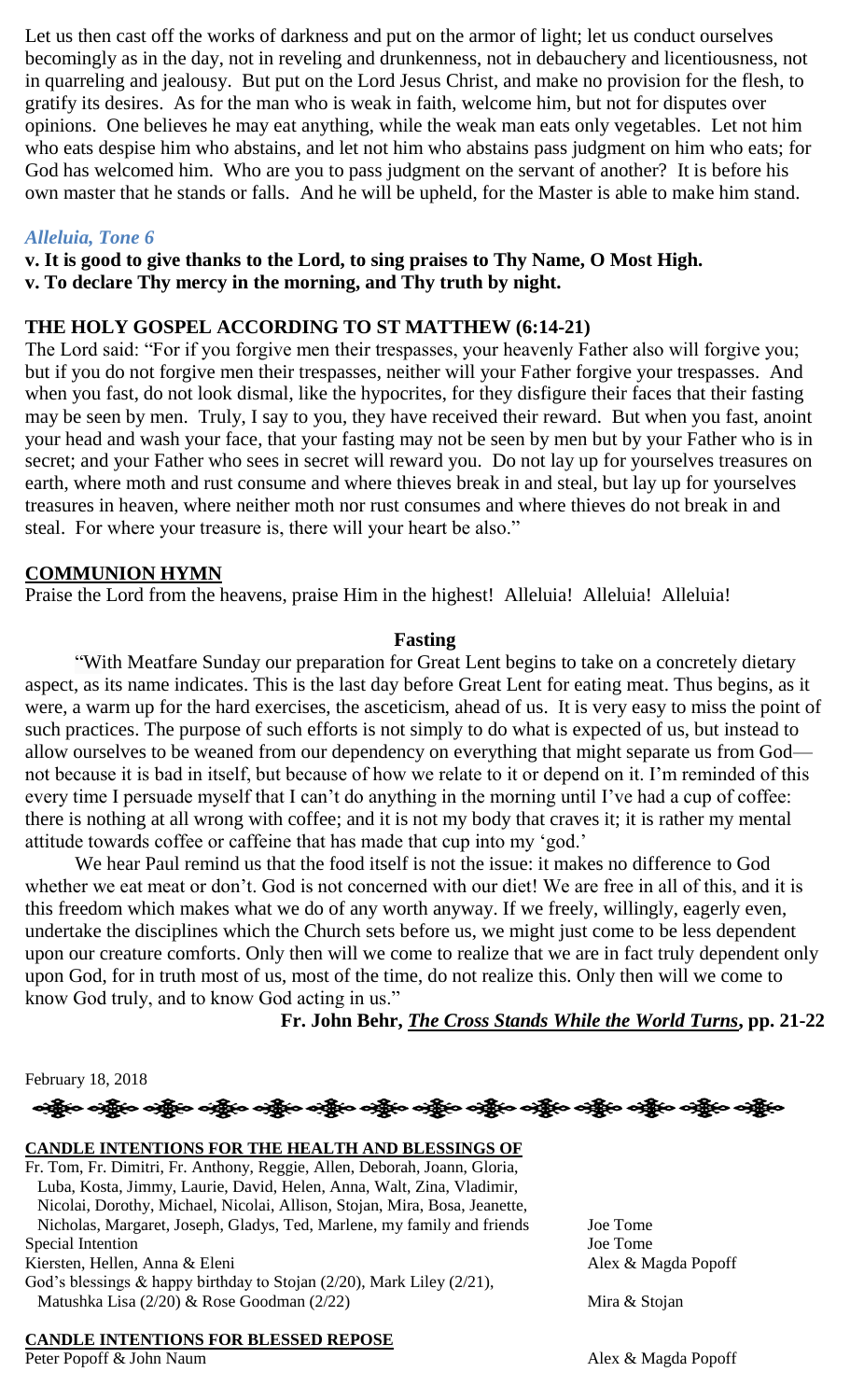

**WELCOME** to all our friends and visitors. Please join us in our fellowship hall for **our Cheesefare luncheon put together by our Parish Council**.



**COFFEE HOUR** Volunteers are needed to help serve coffee and bagels for the end of February & the month of March. Please see the sign-up sheet outside of the kitchen. Call or email the parish office as well as signing up, if you'd like to sponsor the bagels and/or coffee.

**PRAYER PARTNER CARD FOR LENT.** Cards have been provided with the names of those at Liturgy today. Pick up the card with your prayer partner's name at the veneration of the cross. Pray for your prayer partner throughout Lent especially. At Pascha you may want to let them know you were praying for them with a card or note.

#### **OUR CHARITY MINISTRIES**

**HOPE IN A BOX** is collecting Shampoo, Conditioner & Lotion for the month of February. Place the items in the blue box in the hall. Catholic Charities Community Closet will distribute the items.

**FOOD DRIVE** Place non-perishable food items in the other blue box in the hall

#### **PAN-ORTHODOX LENTEN RETREAT – SATURDAY, MARCH 3 AT ST GEORGE**

Fr. Josiah Trenham will present "Healing our Diseases: The Church as a Spiritual Hospital." **RSVP by calling 810- 732-0720 or email [stgeorgeflint@gmail.com](mailto:stgeorgeflint@gmail.com) by February 28.** Fliers in the hall have details on Fr. Josiah and the timeline of the retreat.

#### **PAN-ORTHODOX YOUTH RETREAT – MARCH 9, 10 & 11 AT DORMITION MONASTERY**

Please see Matushka Lisa to make your reservation and to obtain a registration form.

**DONATIONS FOR NEW COPY MACHINE** After looking at several options the parish council has decided to purchase a new copy machine rather than leasing one. The cost is \$4500, if you would like to donate the copier or towards it, please call the parish office.

**MEMORY ETERNAL – CHRIST IS RISEN!** Peter Sutak, nephew of Rose & John Goodman, fell asleep in the Lord last Sunday, February 11 and was buried from Swartz Funeral Home at St. Nicholas Cemetery yesterday. May God grant him rest among the saints. Bog da go prosti!

**MEMORY ETERNAL – CHRIST IS RISEN!** Mitra Tsotsos, sister of Angelo Panoff, fell asleep in the Lord on Monday, February 12 in Windsor, Ontario and was buried from St. Nicholas Church, Windsor on Friday. May God grant her rest among the saints!

#### **Weekly Schedule:**

| <b>Today</b>              | Trisagion for +Samuel (Rick) Naumoff following the veneration of the cross |  |
|---------------------------|----------------------------------------------------------------------------|--|
| $12:30 \text{ pm}$        | <b>Forgiveness Vespers</b>                                                 |  |
|                           | <b>CLEAN WEEK - THE FIRST WEEK OF LENT</b>                                 |  |
| <b>Monday, Feb. 19</b>    | <b>Father Matthew in Toledo</b>                                            |  |
| 6:30 pm                   | Great Compline with Part 1 of the Canon of St. Andrew of Crete             |  |
| Tuesday, Feb. 20          |                                                                            |  |
| $6:30 \text{ pm}$         | Great Compline with Part 2 of the Canon of St. Andrew of Crete             |  |
| <b>Wednesday, Feb. 21</b> |                                                                            |  |
| 10am                      | Lenten Hours                                                               |  |
|                           | No Adult Education                                                         |  |
| $6:30 \text{ pm}$         | Great Compline with Part 3 of the Canon of St. Andrew of Crete             |  |
| <b>Thursday, Feb. 22</b>  |                                                                            |  |
| $6:30 \text{ pm}$         | Great Compline with Part 4 of the Canon of St. Andrew of Crete             |  |
|                           |                                                                            |  |